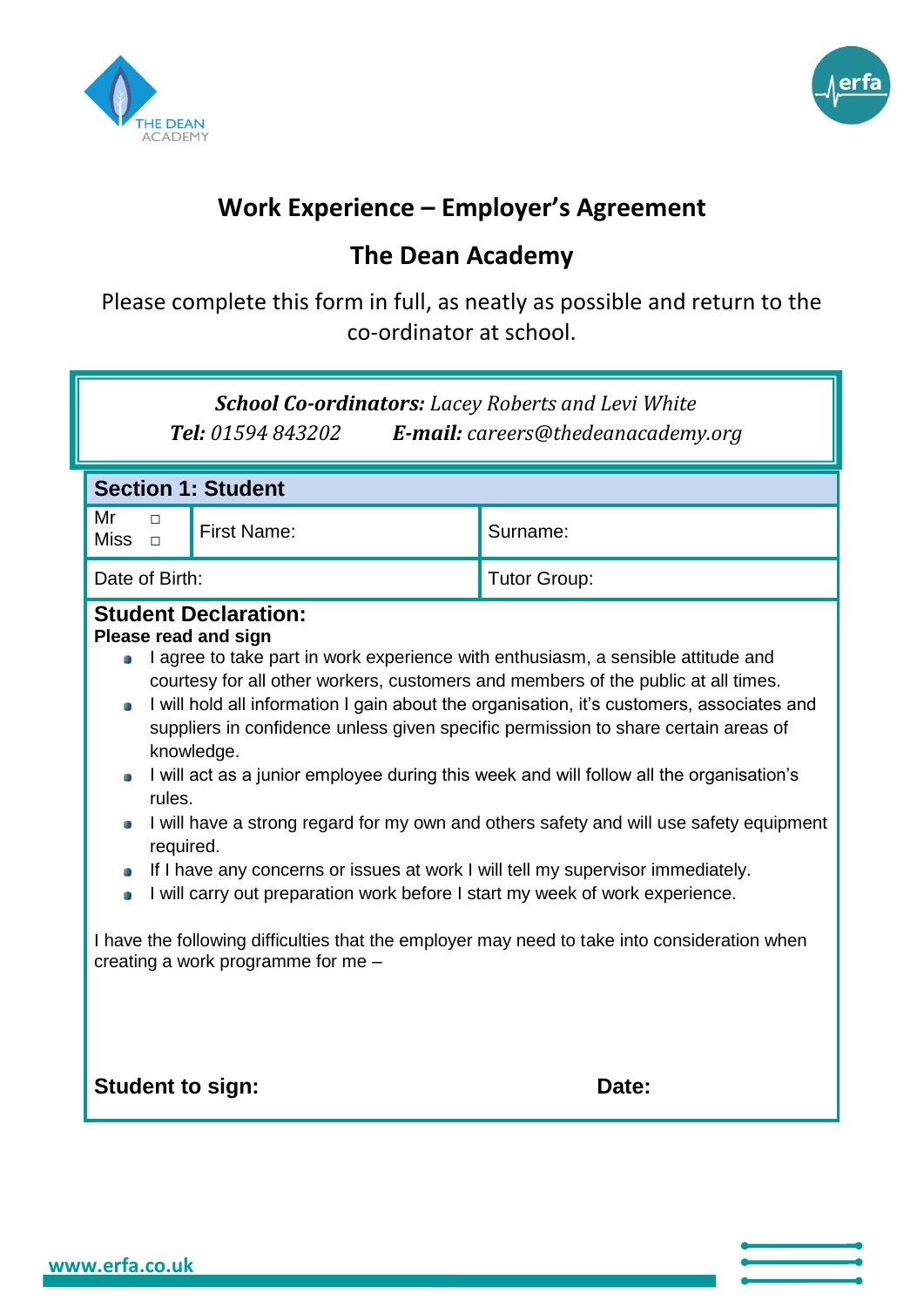



| <u>ACADEMI</u><br><b>Section 2: Employer</b>                                                                                                                                                                                                                                      |                                           |  |  |  |          |          |        |  |
|-----------------------------------------------------------------------------------------------------------------------------------------------------------------------------------------------------------------------------------------------------------------------------------|-------------------------------------------|--|--|--|----------|----------|--------|--|
| <b>Organisation Name:</b>                                                                                                                                                                                                                                                         |                                           |  |  |  |          |          |        |  |
| <b>Contact Details for Correspondence</b>                                                                                                                                                                                                                                         |                                           |  |  |  |          |          |        |  |
| Title: Mr/Mrs/Ms/Dr<br><b>First Name:</b><br>Other:                                                                                                                                                                                                                               |                                           |  |  |  | Surname: |          |        |  |
| Tel:                                                                                                                                                                                                                                                                              |                                           |  |  |  | Mobile:  |          |        |  |
| E-mail:                                                                                                                                                                                                                                                                           |                                           |  |  |  |          |          |        |  |
| Postal Address:                                                                                                                                                                                                                                                                   |                                           |  |  |  |          |          |        |  |
| Post Code:                                                                                                                                                                                                                                                                        |                                           |  |  |  |          |          |        |  |
| <b>Contact Details for Main Supervisor/Manager</b>                                                                                                                                                                                                                                |                                           |  |  |  |          |          |        |  |
| This is the address where the student will actually be working or based:<br>These details will be used to send out the pre-placement letter, reference form and for monitoring<br>the student whilst on placement. If this is the same person as for correspondence, leave blank. |                                           |  |  |  |          |          |        |  |
| Other:                                                                                                                                                                                                                                                                            | Title: Mr/Mrs/Ms/Dr<br><b>First Name:</b> |  |  |  |          | Surname: |        |  |
| Mobile:<br>Tel:                                                                                                                                                                                                                                                                   |                                           |  |  |  |          |          |        |  |
| E-mail:                                                                                                                                                                                                                                                                           |                                           |  |  |  |          |          |        |  |
| Postal Address:                                                                                                                                                                                                                                                                   |                                           |  |  |  |          |          |        |  |
| Post Code:                                                                                                                                                                                                                                                                        |                                           |  |  |  |          |          |        |  |
| <b>Students Role:</b><br>e.g. Teaching Assistant, Shop Assistant                                                                                                                                                                                                                  |                                           |  |  |  |          |          |        |  |
| <b>Students Job Description</b><br>Please list the expected tasks                                                                                                                                                                                                                 |                                           |  |  |  |          |          |        |  |
| Hours to be worked:<br>The student can work up to 40 hours during work experience week,<br>Start:<br>between 6 or 7am and 10 or 11pm.                                                                                                                                             |                                           |  |  |  |          |          | Break: |  |
| A 30 minute break is required if working more than 41/2 hours.                                                                                                                                                                                                                    |                                           |  |  |  |          |          | Lunch: |  |
| Please set hours to suit the type of business and the staff who will be<br>supervising the student creating a balance for an interesting but<br>Finish<br>accurate and worthwhile experience.                                                                                     |                                           |  |  |  |          |          |        |  |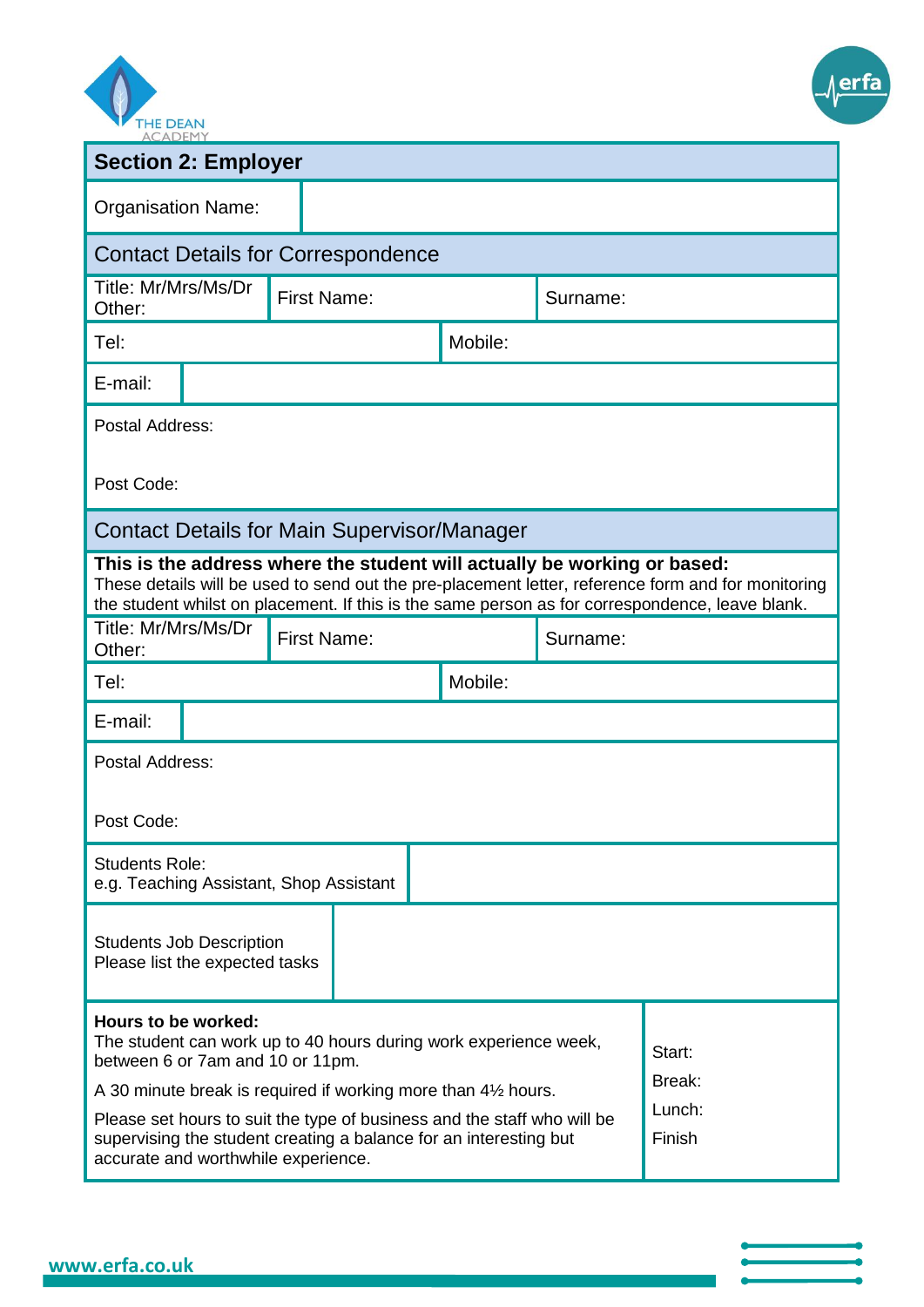



## **Section 3: Employer Declaration**

As a representative of the employer, I agree to arrange the minimum level of support for the student on work experience as follows:-

## **Child Protection**

- Sensible steps will be taken to ensure that the student is not working in isolation with one adult for any length of time where this can be avoided.
- Should any issues of a child protection nature arise, the appointed Child Protection Officer at school is to be alerted immediately.
- Any staff who is disqualified from working with children are required by law to disclose this.

### **Health and Safety**

- The student is regarded as a junior employee whilst on work experience and subject to all relevant and current legislation with regard to health and safety.
- A risk assessment for the tasks the student is likely to carry out whilst at work will be conducted with particular focus on the maturity, experience and ability of the student.
- An induction will be provided on or before the first day, followed by a meaningful programme of work. \*It may be useful to conduct a short interview prior to the placement to access ambition, interests and abilities.
- A qualified person appointed by the school will carry out a check to assess the safety of tasks and environment for the student. \*Checks need to be carried out, according to level of risk, every one to three years and will take approximately an hour. Policies and procedures are looked at, along with safety equipment and measures in place which are valid for all workers.
- The student will be under appropriate supervision and given appropriate instruction for all tasks during working times.
- **The student will be given Personal Protective Equipment or instructed prior to the** placement to bring their own where necessary.
- Any breach in behaviour standards will result in the student being dismissed.

### **Restrictions on Work**

A full list of restrictions and advice suitable for your industry is available from the Health and Safety Executive (www.hse.gov.uk). To summarise, students **must not carry out any work that**:

- **Cannot be adapted to meet their physical or mental limitations.**
- **Exposes the student to substances that are toxic or cause cancer, or to radiation.**
- **Involves extreme heat, noise or vibration.**
- Is at a height of over 2 meters on a ladder, scaffold etc.
- **Is in excavations.**
- **Involves driving a vehicle.**

### **Welfare**

- **The students will be given details on what to wear, lunch and break arrangements etc.** prior to starting.
- No payment will be made to the student. Aid towards food or travel etc to enhance the placement is acceptable but the organisation is not obliged to do this.
- **Parents or guardians are responsible for travel to and from the placement.**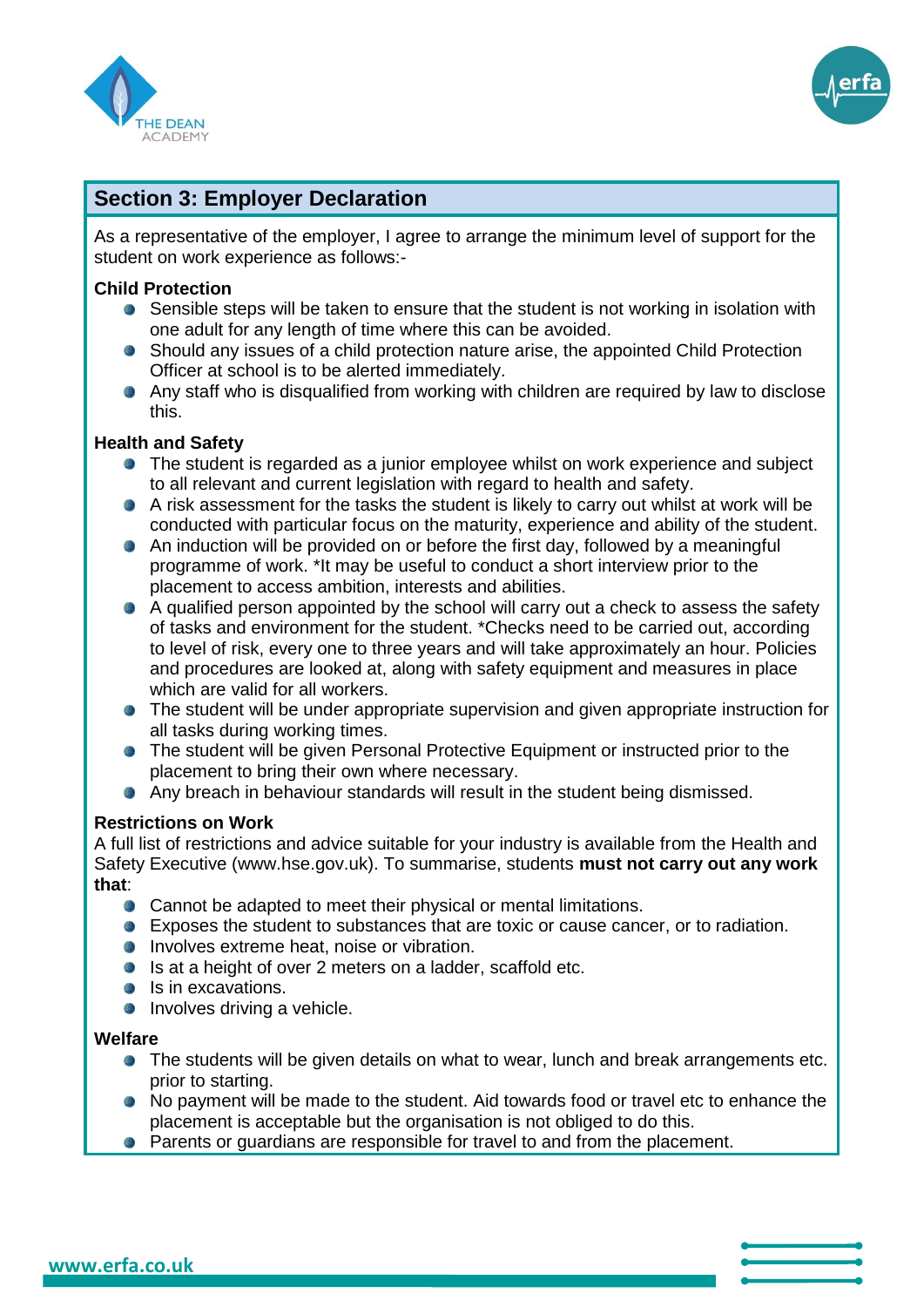



 The school should be alerted of any issues with behaviour or attitude including absence.

#### **Insurance**

An Employers Liability Insurance policy is in place and the insurers have been informed of the work experience. \*This is the insurance to cover injury to the employee or damage to others or property caused by them whilst at work.

Please Tick to confirm that you have Employers Liability Insurance. A copy will be requested

by erfa, as the health and safety vetting representative.  $\square$ 

The organisation I represent has offered the student named above a work experience placement between \_\_\_\_\_\_\_\_\_\_\_\_\_\_\_\_\_and \_\_\_\_\_\_\_\_\_\_\_\_\_\_\_\_\_\_ 201…...

I will inform the school of any issues and any changes in contact name or site address if they arise prior to the starting date.

### **Signed:**

## **Name of signatory:**  $\blacksquare$

| <b>Section 4: Parent or Guardian</b>                                                                                                                                                                                                                                                                                                                                                                                                                                                                                                                                                                                                                                   |                                                                                              |  |  |  |  |  |  |  |  |
|------------------------------------------------------------------------------------------------------------------------------------------------------------------------------------------------------------------------------------------------------------------------------------------------------------------------------------------------------------------------------------------------------------------------------------------------------------------------------------------------------------------------------------------------------------------------------------------------------------------------------------------------------------------------|----------------------------------------------------------------------------------------------|--|--|--|--|--|--|--|--|
| Title: Mr/Mrs/Ms/Dr<br>First Name:<br>Other:                                                                                                                                                                                                                                                                                                                                                                                                                                                                                                                                                                                                                           | Surname:                                                                                     |  |  |  |  |  |  |  |  |
| <b>Parent /Guardian Declaration:</b>                                                                                                                                                                                                                                                                                                                                                                                                                                                                                                                                                                                                                                   |                                                                                              |  |  |  |  |  |  |  |  |
| Please read and sign below.<br>I will allow my child to participate in work experience at the organisation stated above.<br>I will encourage and support my child to make the most of work experience.<br>I will inform both the school and the employer should my child be genuinely and<br>unavoidably need to be absent from work.<br>It is important that each child has an experience suitable for their individual abilities.<br>Also that there is no delay or misunderstanding in treatment should they be ill at work.<br>Please state any educational, emotional, medical, physical conditions or requirements<br>that need to be taken into consideration:- |                                                                                              |  |  |  |  |  |  |  |  |
| or any new issues arise.<br>Parent to sign:                                                                                                                                                                                                                                                                                                                                                                                                                                                                                                                                                                                                                            | I will update the school and employer should any changes to the conditions be noted<br>Date: |  |  |  |  |  |  |  |  |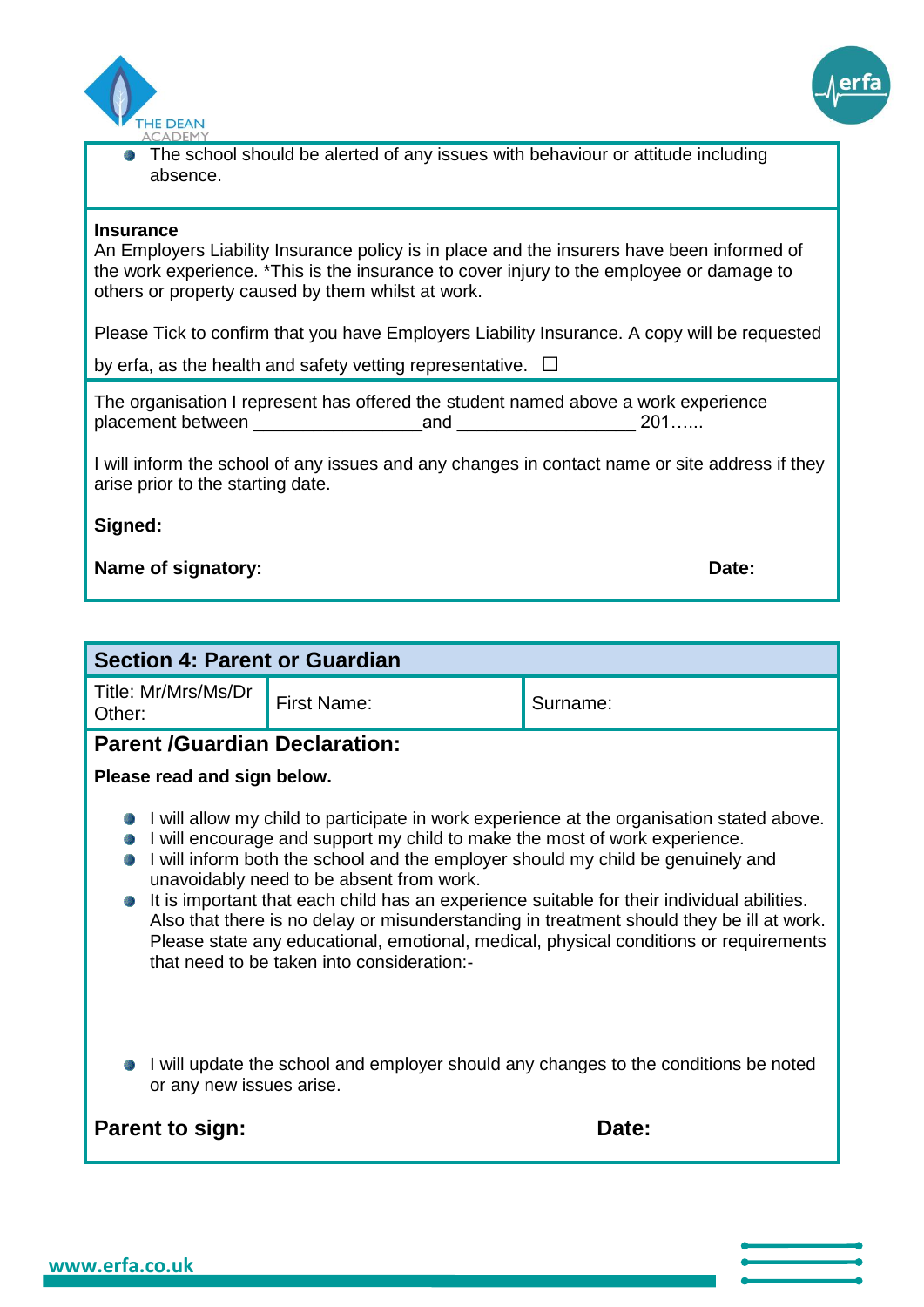



## **Section 5: School**  Title: Mr/Mrs/Ms/Dr The: Millian Swister First Name: Surname: **School Co-ordinator Declaration: Please read and sign below. Consent has been obtained from parents for the above named students to participate** in work experience at the organisation stated above. • The above named student will be informed of their duties during this work experience placement Both the student and the work placement are fully aware to contact the school in the event of absence, injury or incident that occurs during the period of the placement. **Information relating to the child in relation to their suitability to their work experience** and specific role to be carried out,that may restrict, delay or cause misunderstanding in treatment should the child be ill at work, including any educational, emotional, medical, physical conditions or requirements that need to be taken into consideration have been provided to the work place organisation from the information provided by the parents/guardian in section 4 of this form. • All paperwork is completed and signed A work placement assessment has been completed looking at the H&S management of the placement **The suitability of the student for work experience and tasks to be carried out have** been assessed by the school to allow the placement to proceed. **School co-ordinator to sign: Date:**

**www.erfa.co.uk**